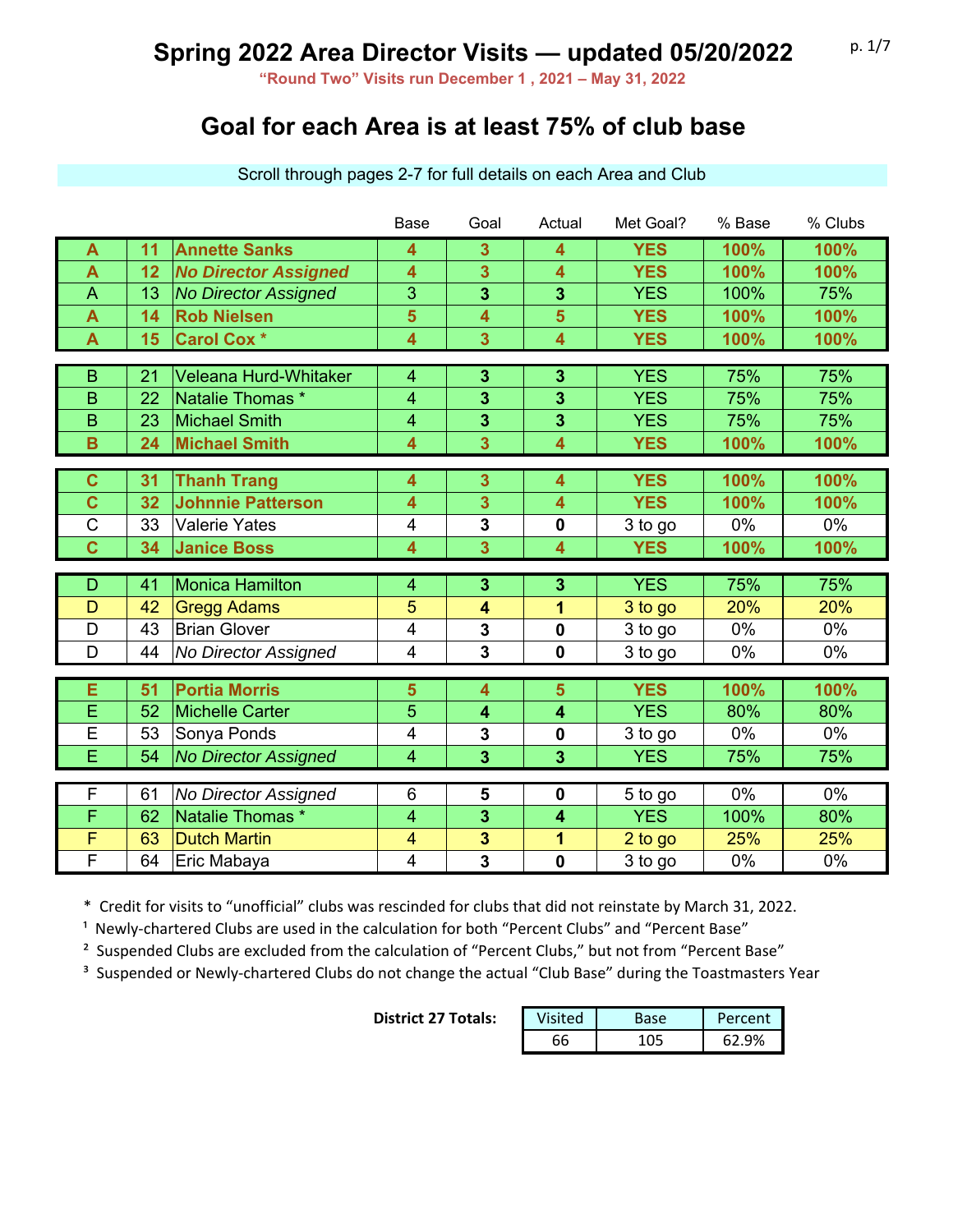**"Round Two" Visits run December 1 , 2021 – May 31, 2022**

### **DIVISION A: Goal for each Area is 75% of club base**

| Div                      |    | Area Club Name                       | Club#   | Report     | <b>Statistics</b>    |                         |      |
|--------------------------|----|--------------------------------------|---------|------------|----------------------|-------------------------|------|
|                          |    |                                      |         |            |                      |                         |      |
| A                        | 11 | Helmsmen                             | 2412    | <b>YES</b> | <b>July Base</b>     | 4                       |      |
| A                        | 11 | New Generation (suspended)           | 4857    | <b>YES</b> | <b>Fall Goal</b>     | 3                       |      |
| A                        | 11 | <b>PENTAF</b>                        | 2014    | <b>YES</b> | <b>Actual Visits</b> | 4                       | 100% |
| A                        | 11 | Pentagon Legacy                      | 3614465 | <b>YES</b> | Met Goal?            | <b>YES</b>              |      |
|                          |    |                                      |         |            | % of Base            | 100%                    |      |
|                          |    |                                      |         |            |                      |                         |      |
| A                        | 12 | <b>LUCKY</b> (suspended)             | 3231    | <b>YES</b> | <b>July Base</b>     | $\overline{\mathbf{4}}$ |      |
| $\overline{A}$           | 12 | Que Pasa                             | 3833753 | <b>YES</b> | <b>Fall Goal</b>     | 3                       |      |
| A                        | 12 | <b>Spirited Speakers</b>             | 1254    | <b>YES</b> | <b>Actual Visits</b> | $\overline{4}$          | 100% |
| $\overline{A}$           | 12 | <b>Storymasters</b>                  | 6923727 | <b>YES</b> | Met Goal?            | <b>YES</b>              |      |
|                          |    |                                      |         |            | % of Base            | 100%                    |      |
|                          |    |                                      |         |            |                      |                         |      |
| A                        | 13 | Amazon HQ2 (New)                     | 7969467 | <b>NO</b>  | <b>July Base</b>     | $\mathbf{3}$            |      |
| $\overline{A}$           | 13 | <b>Booz Allen Hamilton</b>           | 918991  | <b>YES</b> | <b>Fall Goal</b>     | 3                       |      |
| $\overline{A}$           | 13 | <b>DEA Surround (suspended)</b>      | 818475  | <b>YES</b> | <b>Actual Visits</b> | 3                       | 100% |
| $\overline{A}$           | 13 | <b>National Landing at Bloomberg</b> | 8666    | <b>YES</b> | Met Goal?            | <b>YES</b>              |      |
|                          |    |                                      |         |            | % of Base            | 100%                    |      |
|                          |    |                                      |         |            |                      |                         |      |
| A                        | 14 | <b>Alexandria Treetop Speakers</b>   | 2018    | <b>YES</b> | <b>July Base</b>     | $\overline{5}$          |      |
| A                        | 14 | Anchor (suspended)                   | 1110    | <b>YES</b> | <b>Fall Goal</b>     | $\overline{4}$          |      |
| A                        | 14 | <b>Crystal City Evening</b>          | 9368    | <b>YES</b> | <b>Actual Visits</b> | 5                       | 100% |
| A                        | 14 | <b>Five Star</b>                     | 9623    | <b>YES</b> | Met Goal?            | <b>YES</b>              |      |
| A                        | 14 | MBC Speak-EZ (suspended)             | 3287370 | <b>YES</b> | % of Base            | 100%                    |      |
|                          |    |                                      |         |            |                      |                         |      |
| A                        | 15 | <b>Capital Superior Speakers</b>     | 5663438 | <b>YES</b> | <b>July Base</b>     | 4                       |      |
| $\overline{\mathcal{A}}$ | 15 | DHA Skyline Voices (unofficial)      | 9378    | n/a        | <b>Fall Goal</b>     | 3                       |      |
| A                        | 15 | <b>Great Communicators</b>           | 9378    | <b>YES</b> | <b>Actual Visits</b> | $\overline{4}$          | 100% |
| $\overline{\mathsf{A}}$  | 15 | <b>IDA</b>                           | 3079932 | <b>YES</b> | Met Goal?            | <b>YES</b>              |      |
| A                        | 15 | <b>Toungue Tied Trainers</b>         | 3831982 | <b>YES</b> | % of Base            | 100%                    |      |
|                          |    |                                      |         |            |                      |                         |      |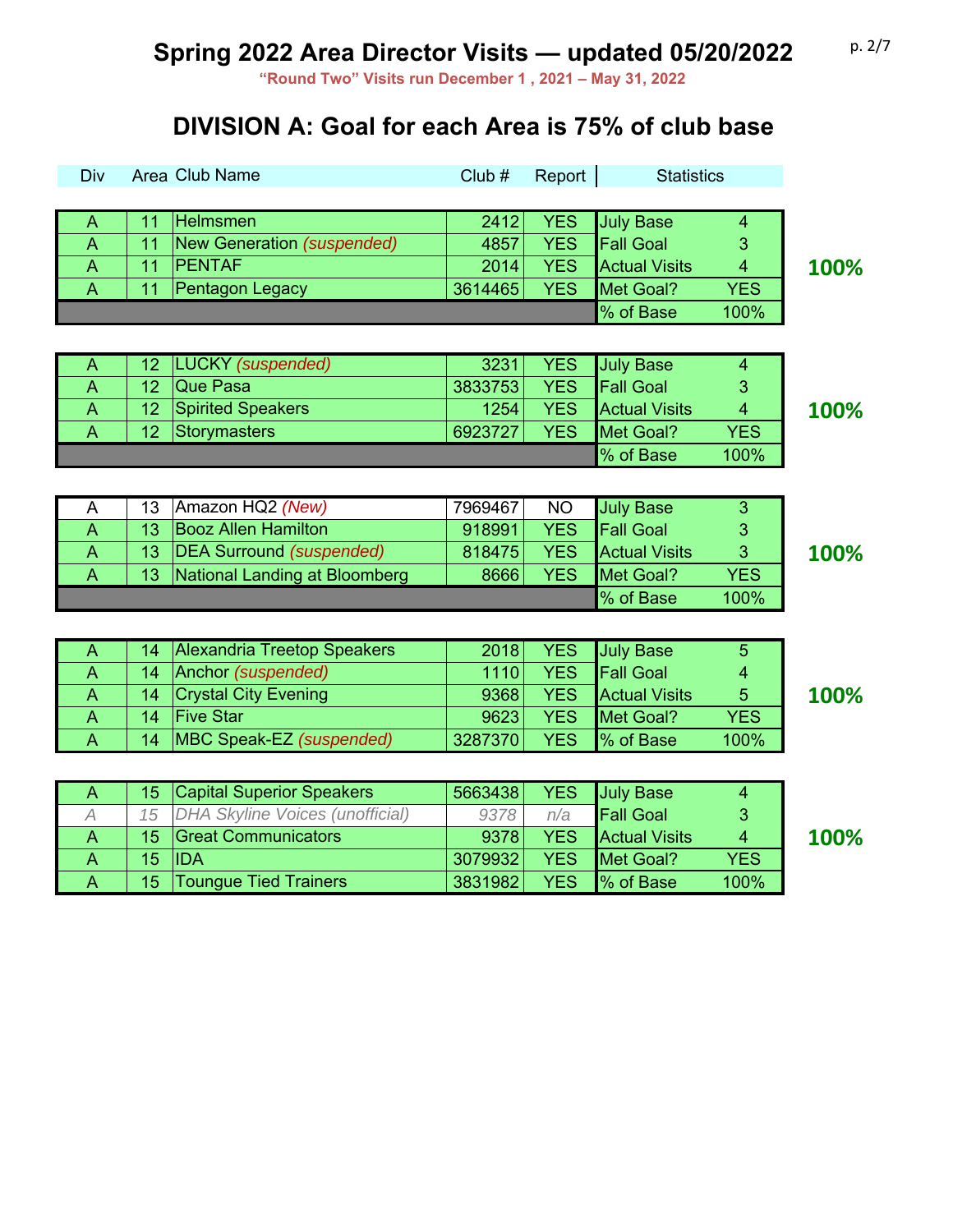**"Round Two" Visits run December 1 , 2021 – May 31, 2022**

### **DIVISION B: Goal for each Area is 75% of club base**

| Div |    | Area Club Name         | Club#   | Report     | <b>Statistics</b>    |            |
|-----|----|------------------------|---------|------------|----------------------|------------|
|     |    |                        |         |            |                      |            |
| B   | 21 | Deloitte Rosslyn       | 5053169 | <b>NO</b>  | <b>July Base</b>     | 4          |
| B   | 21 | <b>First Edition</b>   | 7032    | <b>YES</b> | <b>Fall Goal</b>     | 3          |
| B   | 21 | Gartner Arlingtoasters | 7445827 | <b>YES</b> | <b>Actual Visits</b> | -3         |
| B   | 21 | State Of Speaking      | 3248    | <b>YES</b> | Met Goal?            | <b>YES</b> |
|     |    |                        |         |            | <u>I</u> % of Base   | 75%        |

|    | 22  | A.R.C. (unofficial)          | 4427578 | n/a        | <b>July Base</b>     |            |
|----|-----|------------------------------|---------|------------|----------------------|------------|
| B  | 22  | <b>Ballston</b>              | 596358  | <b>YES</b> | <b>Fall Goal</b>     | ్          |
| B  | 22  | <b>Challenger</b>            | 1642    | YES        | <b>Actual Visits</b> | -2         |
| B. | 22. | <b>Technical Women in TM</b> | 7856731 | YES        | Met Goal?            | <b>YES</b> |
| B  | 22  | <b>Toast Of Arlington</b>    | 7769    | <b>NO</b>  | % of Base            | 75%        |

| В  | 23 <sup>1</sup> | <b>Bluemont Trail</b>            | 4732042 |            | <b>YES</b> July Base |      |
|----|-----------------|----------------------------------|---------|------------|----------------------|------|
| В  |                 | 23 N.R.E.C.A. (suspended)        | 839725  | <b>NO</b>  | <b>Fall Goal</b>     |      |
| B. | 23.             | <b>Raise Your Glass</b>          | 1526172 | <b>YES</b> | <b>Actual Visits</b> | -3   |
| B. |                 | 23 SALT Seasoned & Aspiring Ldrs | 3953561 | YES.       | Met Goal?            | YES. |
|    |                 |                                  |         |            | Ⅰ% of Base           | 75%  |

| B. | 24 <sup>1</sup> | <b>IDTM Masters</b>   | 4054648 |            | <b>YES</b> July Base   | 4          |
|----|-----------------|-----------------------|---------|------------|------------------------|------------|
| B. | 24              | <b>IE-TRADE</b>       | 6588410 | <b>YES</b> | <b>Fall Goal</b>       | 3          |
| B. | 24              | <b>IFree And Wild</b> | 8907    | YES.       | <b>Actual Visits</b>   | 4          |
| B  | 24              | <b>J</b> -Talkers     | 981613  | <b>YES</b> | <b>IMet Goal?</b>      | <b>YES</b> |
|    |                 |                       |         |            | $\mathsf{I}\%$ of Base | 100%       |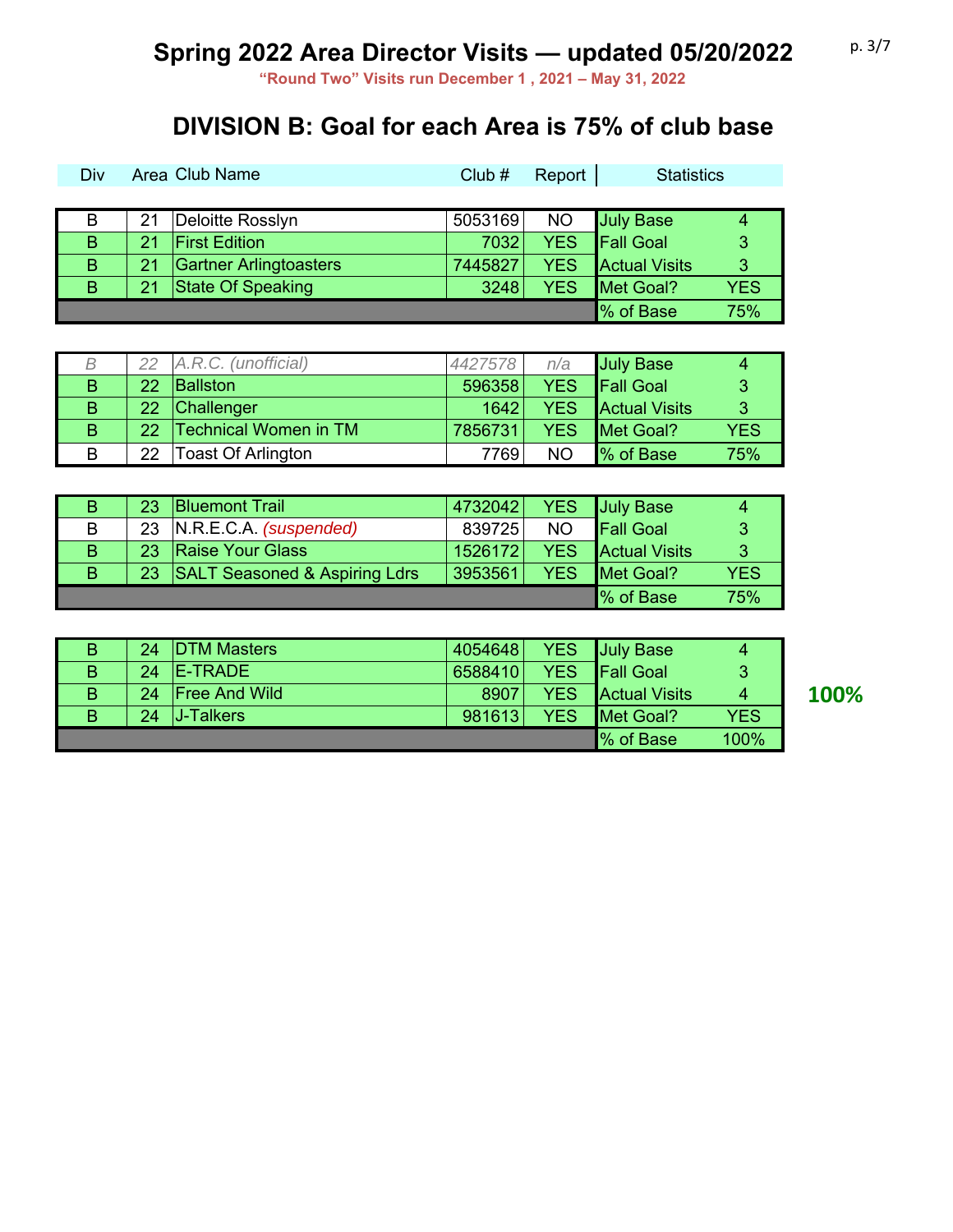**"Round Two" Visits run December 1 , 2021 – May 31, 2022**

### **DIVISION C: Goal for each Area is 75% of club base**

| <b>Div</b>   |    | Area Club Name              | Club#   | Report     | <b>Statistics</b>    |            |      |
|--------------|----|-----------------------------|---------|------------|----------------------|------------|------|
|              |    |                             |         |            |                      |            |      |
| C            | 31 | Energy                      | 4572    | <b>YES</b> | <b>July Base</b>     | 4          |      |
| $\mathsf{C}$ | 31 | <b>F.A.A. Speechmasters</b> | 2996    | <b>YES</b> | <b>Fall Goal</b>     | 3          |      |
| $\mathsf{C}$ | 31 | Smokey's Speakers           | 4822356 | <b>YES</b> | <b>Actual Visits</b> | 4          | 100% |
| $\mathbf C$  | 31 | U.S.D.A.                    | 3294    | <b>YES</b> | Met Goal?            | <b>YES</b> |      |
|              |    |                             |         |            | <u>I</u> % of Base   | 100%       |      |

| B |                 | 32   FCC Comunicators   | 3740    | YES July Base                 | Δ    |      |
|---|-----------------|-------------------------|---------|-------------------------------|------|------|
| B | 32              | <b>FEMA and Friends</b> | 3615    | YES Fall Goal<br>3            |      |      |
| B | 32              | Speak Up                | 7271    | <b>YES</b> Actual Visits<br>4 |      | 100% |
| B | 32 <sup>1</sup> | <b>ISPICE</b>           | 1472420 | YES Met Goal?<br><b>YES</b>   |      |      |
|   |                 |                         |         | <b>Ⅰ%</b> of Base             | 100% |      |

| 33 | H.U.D.                    | 1795 | <b>NO</b> | <b>July Base</b>     |         |
|----|---------------------------|------|-----------|----------------------|---------|
| 33 | New Southwest (suspended) | 3314 | <b>NO</b> | <b>Fall Goal</b>     |         |
| 33 | O.C.C. Speakeasies        | 4093 | <b>NO</b> | <b>Actual Visits</b> |         |
| 33 | Smithsonian               | 4951 | <b>NO</b> | Met Goal?            | 3 to go |
|    |                           |      |           | <b>Ⅰ%</b> of Base    | $0\%$   |

| 34              | Gwen Washington Fed Ctr SW | 651     |            | YES July Base                 | 4              |
|-----------------|----------------------------|---------|------------|-------------------------------|----------------|
| 34 <sup>1</sup> | H.H.S.                     | 1746884 | <b>YES</b> | <b>Fall Goal</b>              | 3              |
| 34              | <b>NASA</b>                | 34      | <b>YES</b> | <b>Actual Visits</b>          | $\overline{4}$ |
| 34 <sup>1</sup> | School Street              | 8072    | <b>YES</b> | Met Goal?                     | <b>YES</b>     |
|                 |                            |         |            | <u>I</u> <sup>%</sup> of Base | 100%           |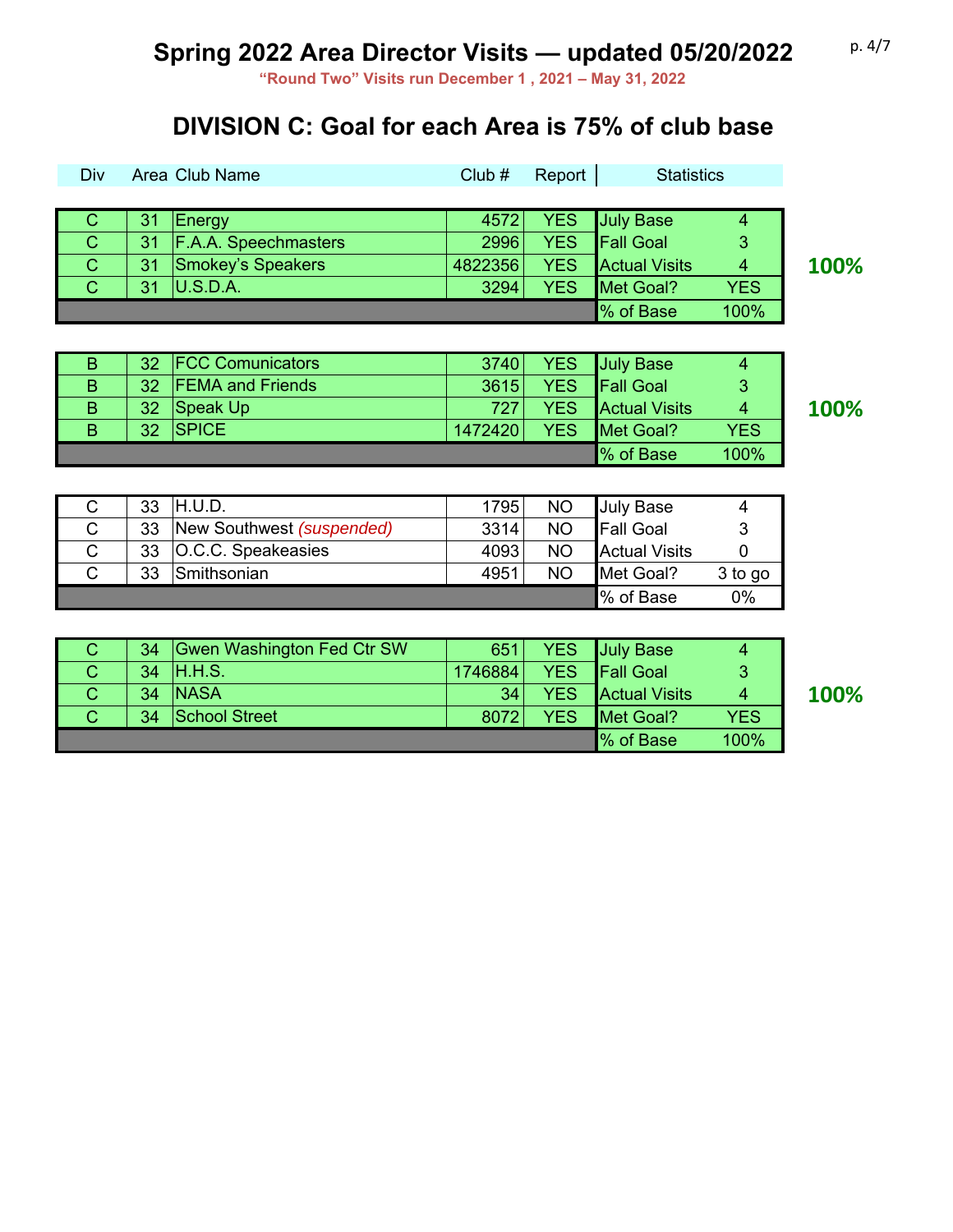**"Round Two" Visits run December 1 , 2021 – May 31, 2022**

### **DIVISION D: Goal for each Area is 75% of club base**

| Div | Area Club Name |                   | Club#   | Report     | <b>Statistics</b>    |                |
|-----|----------------|-------------------|---------|------------|----------------------|----------------|
|     |                |                   |         |            |                      |                |
| D   | 41             | Bolling           | 3308    | <b>YES</b> | <b>July Base</b>     | 4              |
| D   | 41             | C.G.H.Q.          | 1054662 | <b>YES</b> | <b>Fall Goal</b>     | 3              |
| D   | 41             | <b>DIALoguers</b> | 1149    | <b>NO</b>  | <b>Actual Visits</b> | $\overline{3}$ |
| D   | 41             | N.R.L. Forum      | 3614    | <b>YES</b> | Met Goal?            | <b>YES</b>     |
|     |                |                   |         |            | % of Base            | 75%            |

|   | 42 | Kohoutek            | 611     | <b>NO</b>  | <b>July Base</b>     | 5       |
|---|----|---------------------|---------|------------|----------------------|---------|
|   | 42 | <b>Komen</b>        | 8714    | <b>NO</b>  | <b>Fall Goal</b>     | 4       |
| D | 42 | ∣Lone Star          | 7787    | <b>NO</b>  | <b>Actual Visits</b> |         |
| D | 42 | <b>Page Turners</b> | 7908678 | <b>YES</b> | <b>IMet Goal?</b>    | 3 to go |
|   | 42 | U.P.O. Community    | 2909745 | <b>NO</b>  | % of Base            | 20%     |

| 43 | <b>Capitol Riverfront</b> | 6501324 | <b>NO</b> | <b>July Base</b>     | 4       |
|----|---------------------------|---------|-----------|----------------------|---------|
| 43 | D.A.C.L. (Eastern Market) | 7327274 | <b>NO</b> | <b>Fall Goal</b>     |         |
| 43 | D.C. Stars and Bars       | 1346349 | <b>NO</b> | <b>Actual Visits</b> |         |
|    | 43   Library of Congress  | 4103    | NO.       | <b>IMet Goal?</b>    | 3 to go |
|    |                           |         |           | <b>Ⅰ%</b> of Base    | 0%      |

|   | 44 | Federal                     | 1037    | <b>NO</b> | <b>July Base</b>     | 4       |
|---|----|-----------------------------|---------|-----------|----------------------|---------|
|   | 44 | <b>Pathfinders</b>          | 628184  | <b>NO</b> | <b>Fall Goal</b>     |         |
| D | 44 | <b>Personnelly Speaking</b> | 4184    | <b>NO</b> | <b>Actual Visits</b> |         |
|   | 44 | Trident                     | 4343577 | <b>NO</b> | Met Goal?            | 3 to go |
|   |    |                             |         |           | Ⅰ% of Base           | 0%      |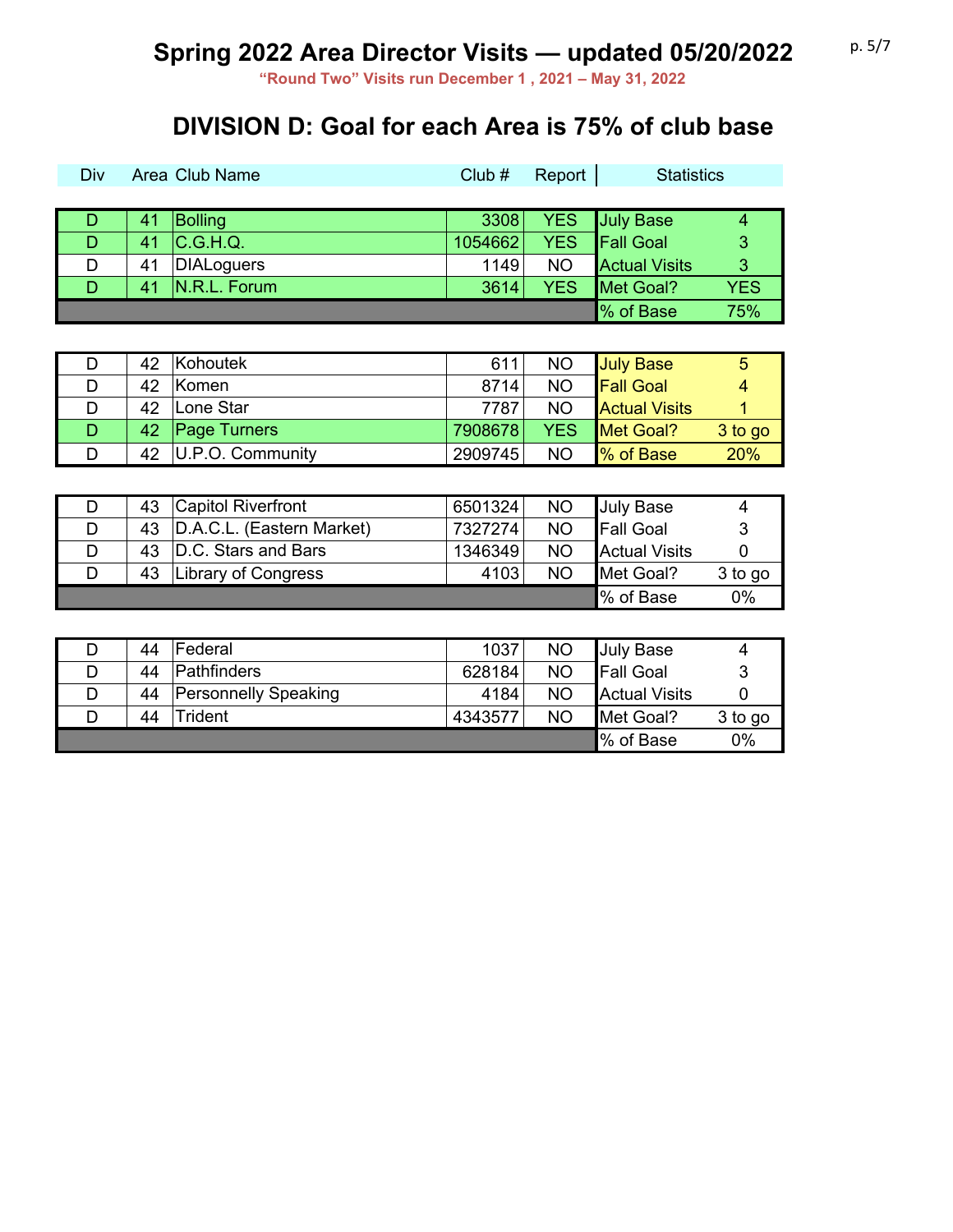**"Round Two" Visits run December 1 , 2021 – May 31, 2022**

### **DIVISION E: Goal for each Area is 75% of club base**

| <b>Div</b> |    | Area Club Name                 | Club#   | Report     | <b>Statistics</b>    |            |   |
|------------|----|--------------------------------|---------|------------|----------------------|------------|---|
|            |    |                                |         |            |                      |            |   |
|            | 51 | <b>Andrews</b>                 | 2184    | YES.       | July Base            | 5          |   |
| E.         | 51 | <b>Maple Springs Baptist</b>   | 3278350 | <b>YES</b> | <b>Fall Goal</b>     | 4          |   |
| E.         | 51 | Saint Margaret's Achievers     | 1306291 | <b>YES</b> | <b>Actual Visits</b> | 5          | 1 |
| E          | 51 | <b>SAM FOX</b>                 | 18      | <b>YES</b> | Met Goal?            | <b>YES</b> |   |
| Ε          | 51 | <b>Town of Capitol Heights</b> |         | <b>YES</b> | Ⅰ% of Base           | 100%       |   |

|    | 52 <sub>2</sub> | <b>Calvert</b>          | 1071664 |            | <b>YES</b> July Base | 5          |
|----|-----------------|-------------------------|---------|------------|----------------------|------------|
|    | 52              | Chesapeake              | 7218    | YES.       | <b>Fall Goal</b>     | 4          |
|    | 52 <sub>2</sub> | <b>Park Place</b>       | 1181573 | <b>YES</b> | <b>Actual Visits</b> |            |
| F. | 52              | <b>Patuxent River</b>   | 1081    | <b>NO</b>  | Met Goal?            | <b>YES</b> |
|    | 52              | <b>Talk of The Town</b> | 9410    | <b>YES</b> | Ⅰ% of Base           | 80%        |

|   | 53 | B.E.A.                       | 8642    | <b>NO</b> | <b>July Base</b>     |         |
|---|----|------------------------------|---------|-----------|----------------------|---------|
| F | 53 | <b>Fast Forward</b>          | 1051517 | <b>NO</b> | <b>Fall Goal</b>     |         |
| Е | 53 | <b>Presidential Speakers</b> | 3213    | <b>NO</b> | <b>Actual Visits</b> |         |
| F | 53 | Suitland Federal             | 3349    | <b>NO</b> | Met Goal?            | 3 to go |
|   |    |                              |         |           | % of Base            | 0%      |

| Е  | 54 | New Creation Ent. (suspended) | 4684427           | <b>NO</b>  | <b>July Base</b>     |            |
|----|----|-------------------------------|-------------------|------------|----------------------|------------|
|    | 54 | <b>Oxon Hill</b>              | 3955858           | <b>YES</b> | <b>Fall Goal</b>     | 3          |
| Е. |    | 54   Up and Out               | 7843981           | <b>YES</b> | <b>Actual Visits</b> | 3          |
|    | 54 | <b>Waldorf</b>                | 4304455           | <b>YES</b> | Met Goal?            | <b>YES</b> |
|    |    |                               | <b>Ⅰ%</b> of Base | 75%        |                      |            |